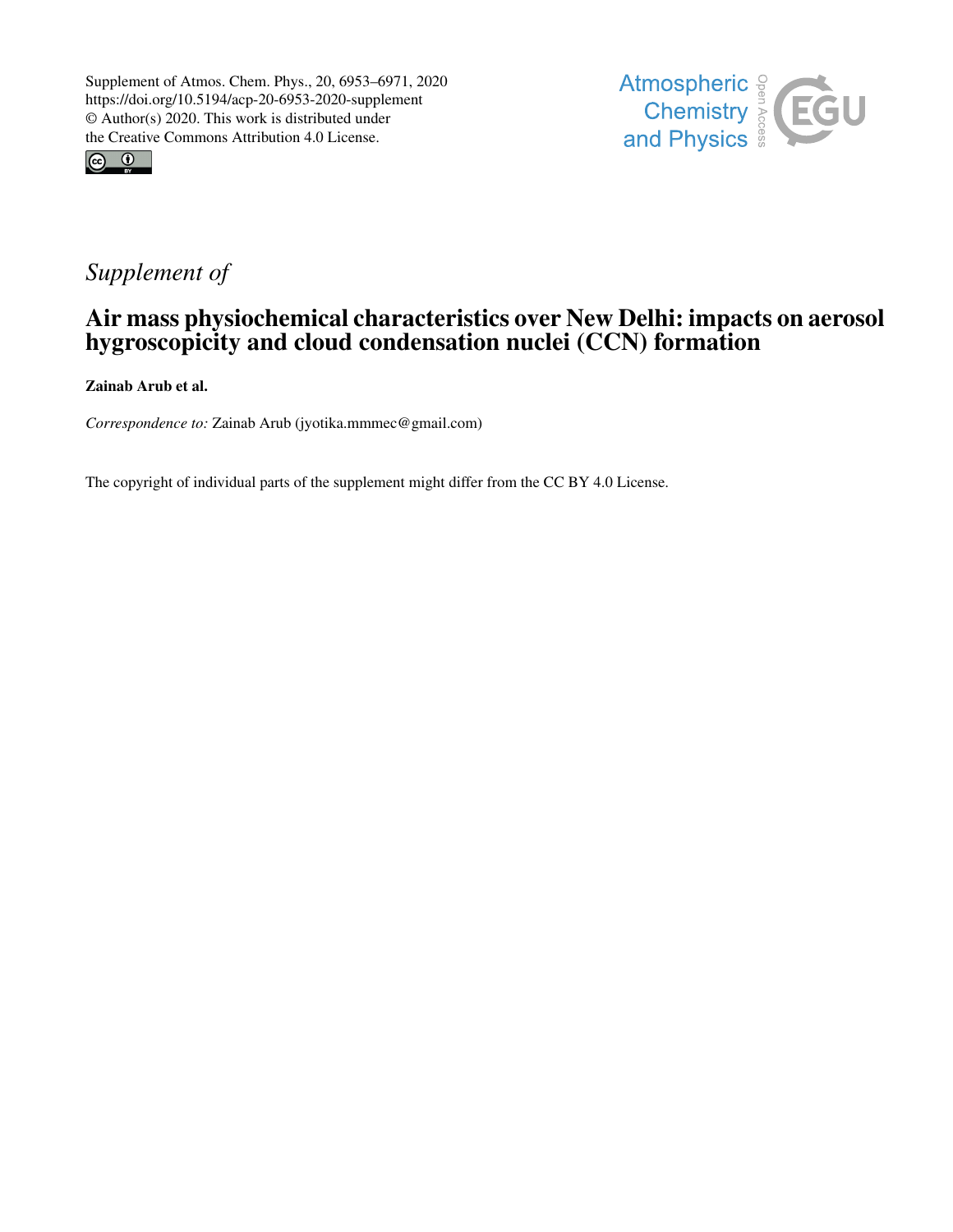## **Text S1**

The following checks were carried out for all clusters:(a) If  $R_{HOA} < R_{Ref_HOA}$ , then aerosols are HOA, else if  $R_{BBOA} < R_{Ref\_BBOA}$ , then aerosols are BBOA else if  $R_{OOA} < R_{Ref\_OOA}$ , then aerosols are OOA else mixed, (b) If  $R_{BBOA}$  $R_{Ref\_BBOA}$ , then aerosols are BBOA, else if  $R_{HOA} < R_{Ref\_HOA}$ , then aerosols are HOA else if  $R_{0OA} < R_{Ref\_OOA}$ , then aerosols are OOA else mixed, (c) If  $R_{OOA} < R_{Ref,OOA}$ , then aerosols are OOA, else if  $R_{BBOA} < R_{Ref, BBOA}$ , then aerosols are BBOA else if  $R_{HOA} < R_{Ref\_HOA}$ , then aerosols are HOA else mixed, (d) If  $R_{OOA} < R_{Ref\_OOA}$ , then aerosols are OOA, else if  $R_{HOA} < R_{Ref\_HOA}$ , then aerosols are HOA else if  $R_{BBOA} < R_{Ref\_BBOA}$ , then aerosols are BBOA else mixed, (e) If  $R_{HOA} < R_{Ref\_HOA}$ , then aerosols are HOA, else if  $R_{OOA} < R_{Ref\_OOA}$ , then aerosols are OOA else if  $R_{BBOA} < R_{Ref\_BBOA}$ , then aerosols are BBOA else mixed and (f) If  $R_{BBOA} < R_{Ref_BBOA}$ , then aerosols are BBOA, else if  $R_{OOA} < R_{Ref_OOA}$ , then aerosols are OOA else if  $R_{HOA} < R_{Ref\_HOA}$ , then aerosols are HOA else mixed. If all 6 conditions were evaluated as the same specific category (i.e. HOA or BBOA or OOA), then that category was considered as the aerosol type for a cluster else they were considered as mixed.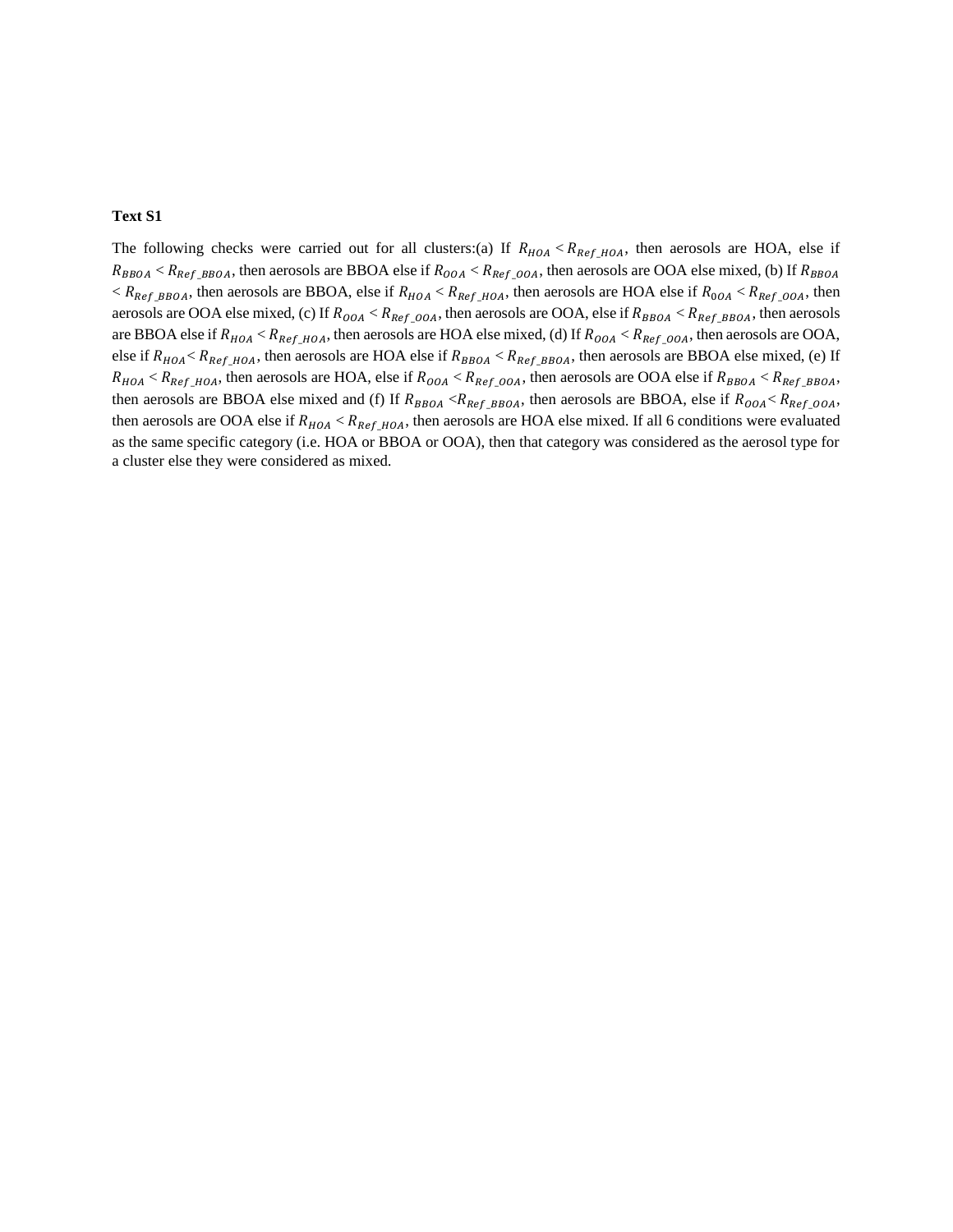

## **Figure S1**: HYSPLIT 5-day back trajectory cluster analysis for all seasons

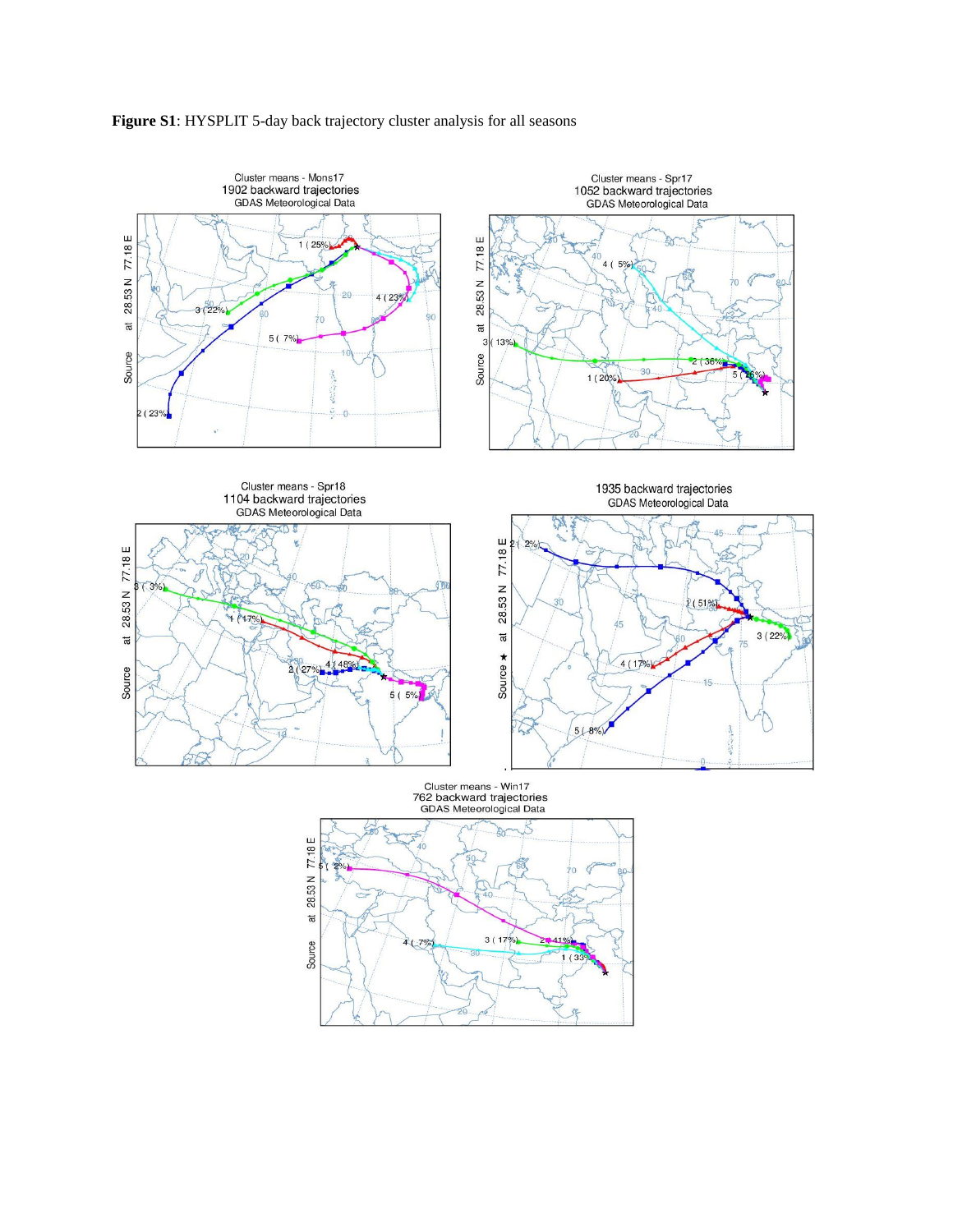Figure S2: Diurnal variations of volume fractions of (NH<sub>4</sub>)<sub>2</sub>SO<sub>4</sub>, NH<sub>4</sub>NO<sub>3</sub>, NH<sub>4</sub>Cl (representing the dominant contributors to hygroscopicity of air masses) and organics.

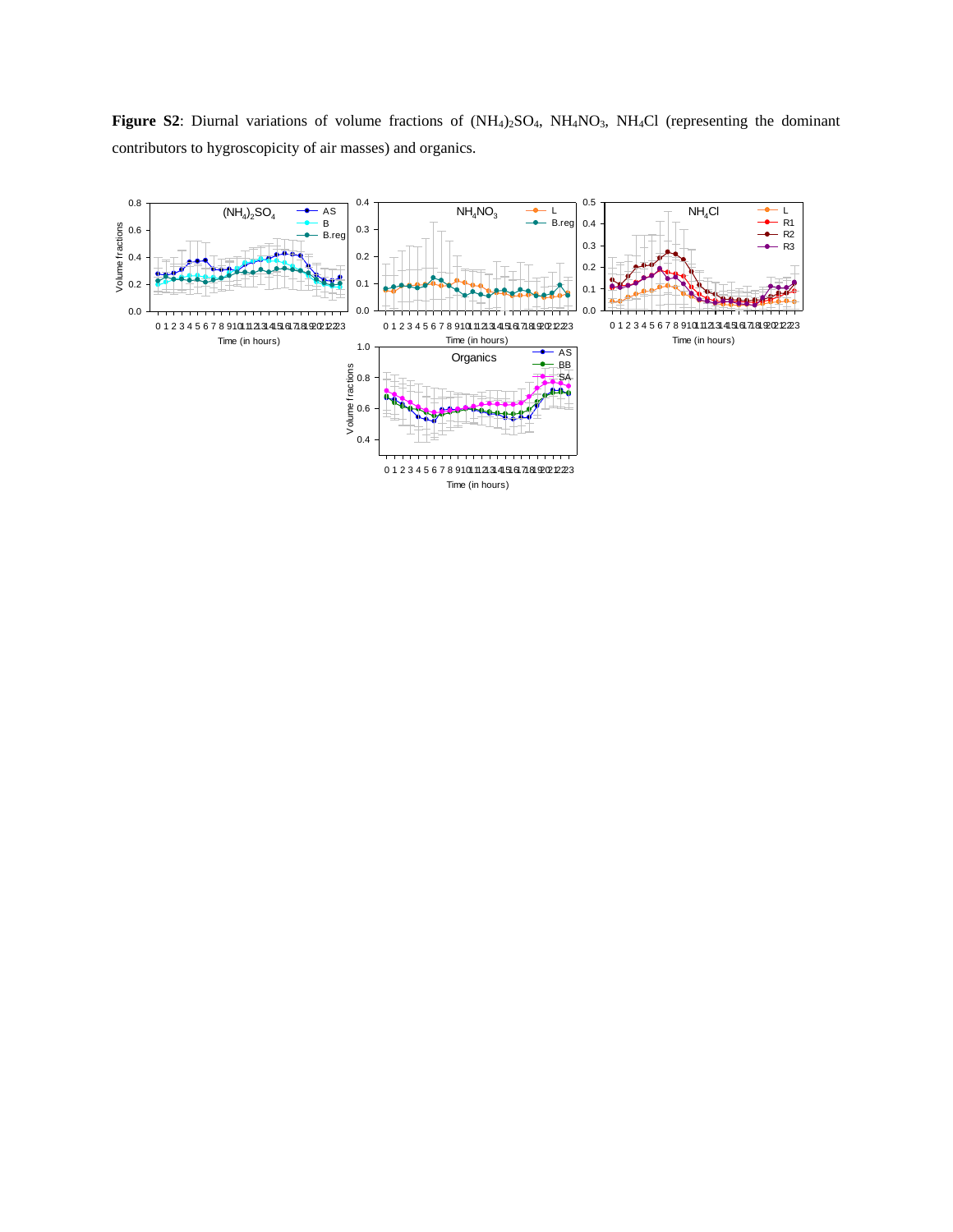**Figure S3**: Variation of CCN number concentration and activated fraction with SS for BB branches (B and B.reg) and SA branches (L, R1, R2, and R3).

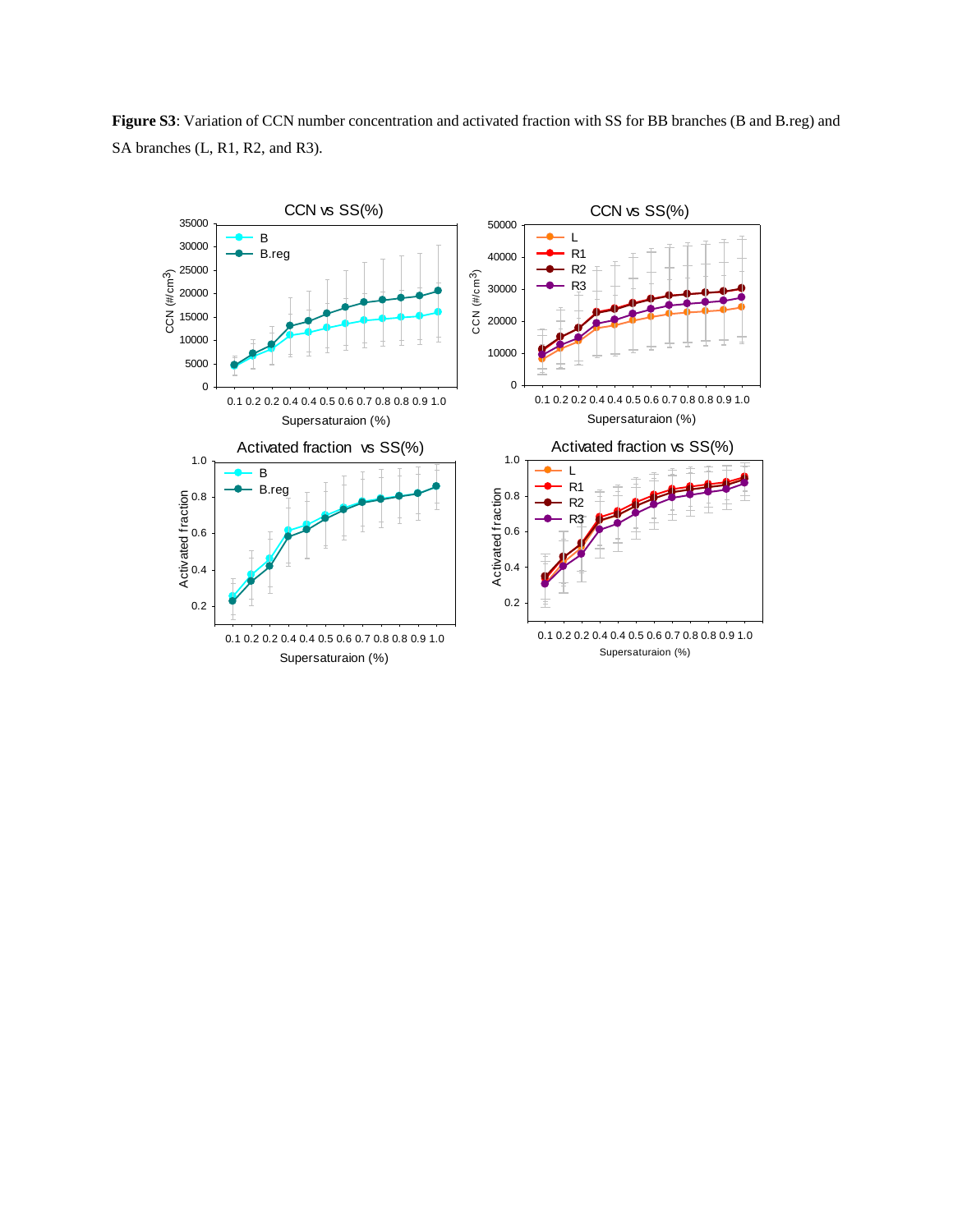**Figure S4**: Diurnal variation of (a)  $N_{CCN}$  at 0.1%, 0.4% and 0.8% SS, (b) activated fraction at 0.1%, 0.4 % and 0.8% SS, (c) N<sub>CN</sub>, N<sub>Aitken</sub>, N<sub>Accumulation</sub>, (d) D<sub>c</sub> at 0.1%, 0.4% and 0.8% SS, (e) Chemical Dispersion, and (f) GMD for BB (B and B.reg) air masses.

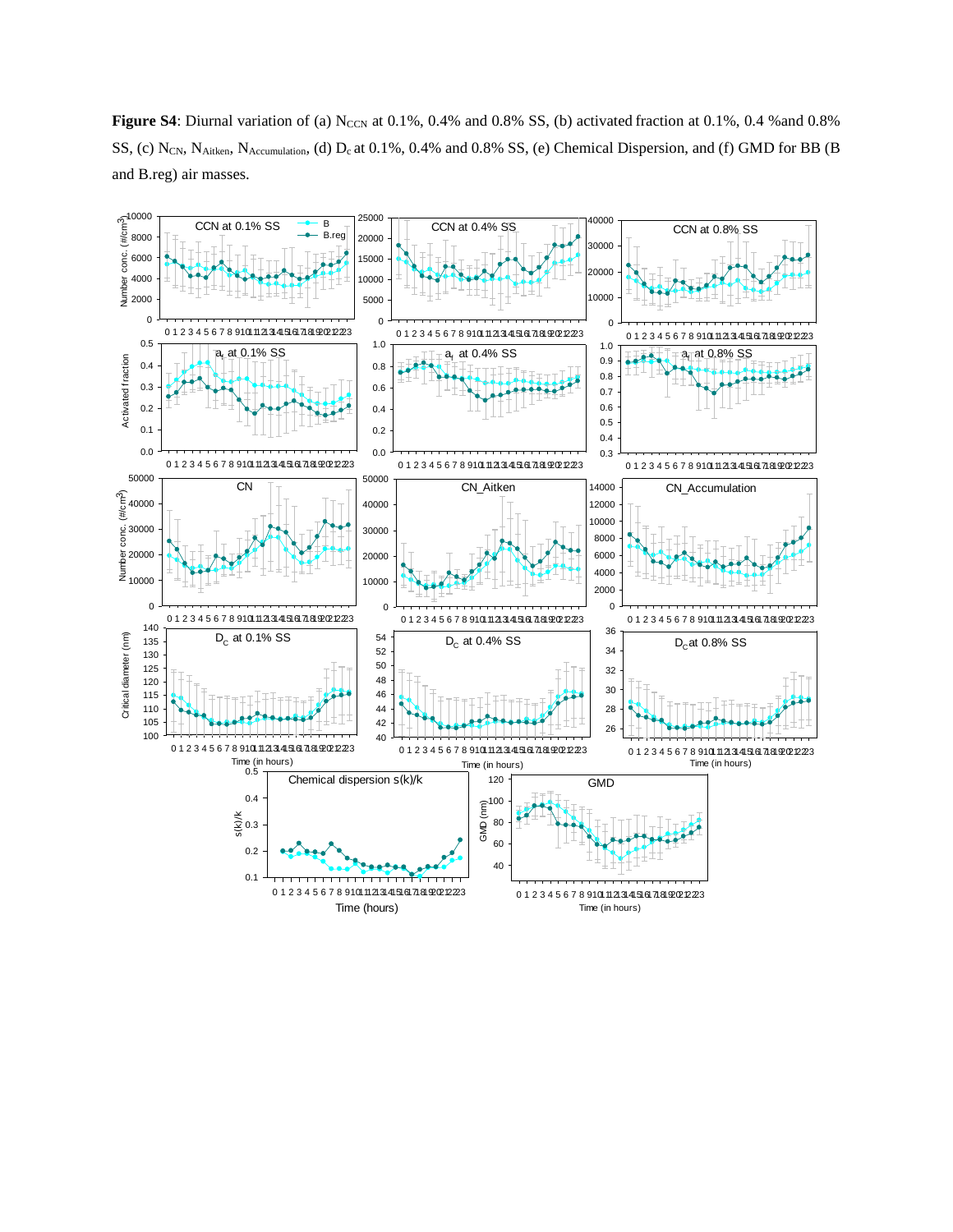**Figure S5**: Diurnal variation of (a)  $N_{CCN}$  at 0.1%, 0.4% and 0.8% SS, (b) activated fraction at 0.1%, 0.4 % and 0.8% SS, (c) N<sub>CN</sub>, N<sub>Aitken</sub>, N<sub>Accumulation</sub>, (d) D<sub>c</sub> at 0.1%, 0.4% and 0.8% SS, (e) Chemical dispersion, and (f) GMD for SA (L, R1, R2 and R3) air masses.

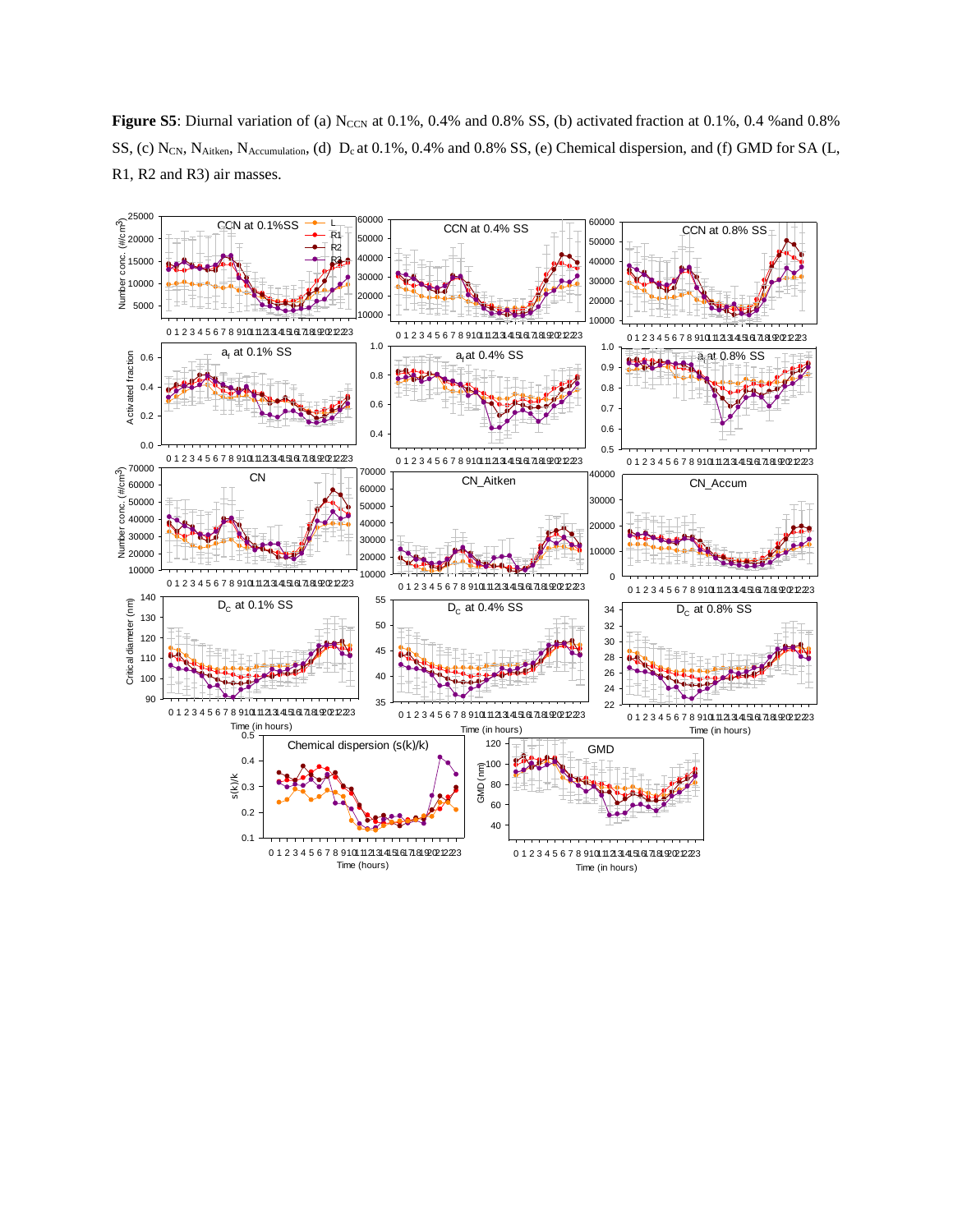**Figure S6**: Scatter plots between  $ns-NH_4$ <sup>+</sup> vs.  $NO_3$ <sup>-</sup> for B (left) and B.reg (right) branches.

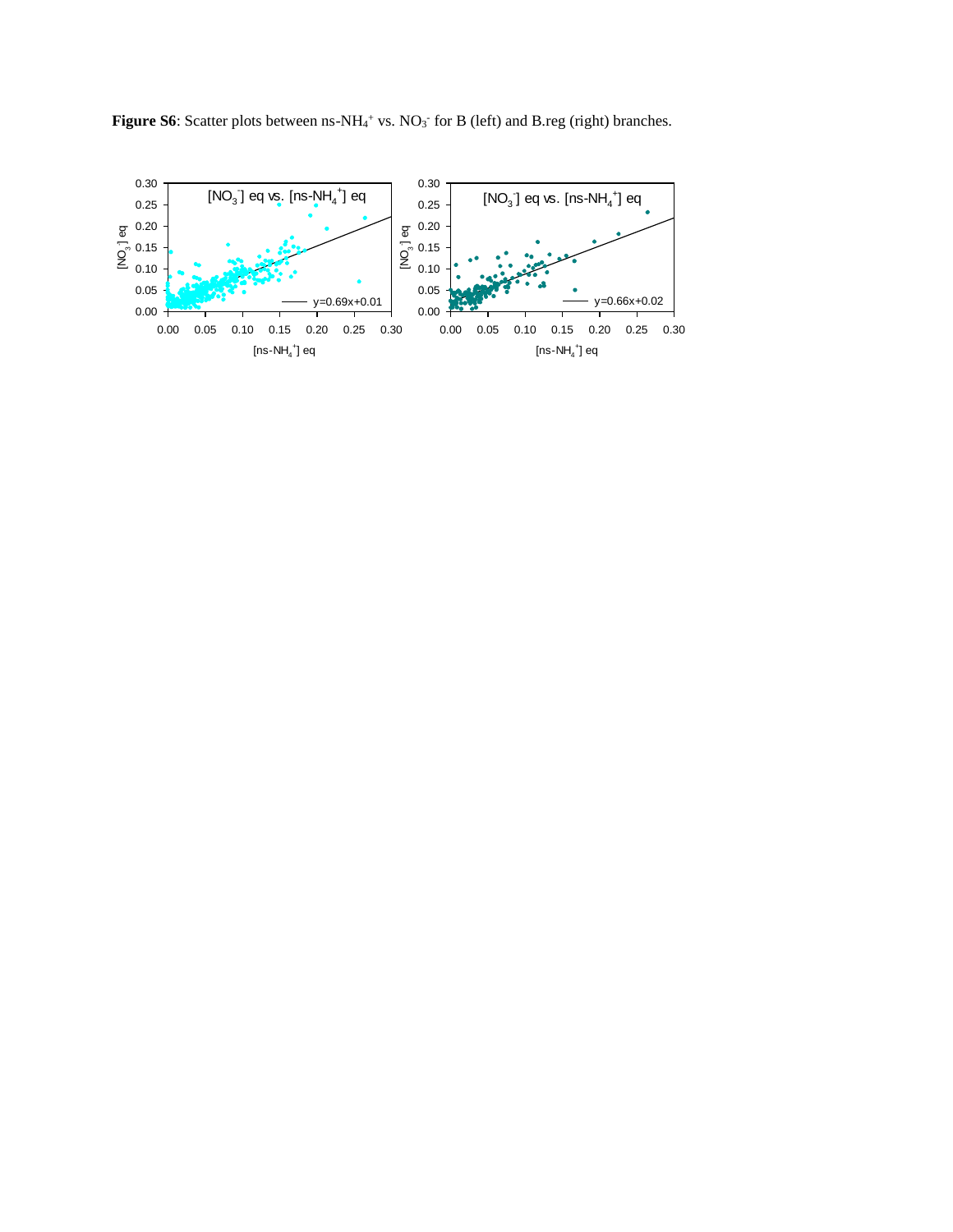| Cluster        | <b>ANR</b> | $r^2$ <sub>NH4+/SO4</sub> | $r^2$ <sub>ns-NH4+/Cl-</sub> | $r^2$ <sub>ns</sub> -NH4+/NO3- | $r^2$ <sub>ns</sub> -NH <sub>4+/[Cl-+NO3-]</sub> |
|----------------|------------|---------------------------|------------------------------|--------------------------------|--------------------------------------------------|
| A              | 0.95       | 0.78                      | 0.71                         | 0.45                           | 0.84                                             |
| <b>BB</b>      | 0.91       | 0.75                      | 0.43                         | 0.69                           | 0.59                                             |
| <b>SA</b>      | 0.85       | 0.34                      | 0.90                         | 0.54                           | 0.95                                             |
|                |            |                           |                              |                                |                                                  |
| B              | 0.96       | 0.78                      | 0.56                         | 0.70                           | 0.83                                             |
| B.reg          | 0.83       | 0.73                      | 0.27                         | 0.63                           | 0.31                                             |
|                |            |                           |                              |                                |                                                  |
| L              | 0.92       | 0.56                      | 0.87                         | 0.62                           | 0.94                                             |
| R1             | 0.84       | 0.53                      | 0.88                         | 0.59                           | 0.94                                             |
| R <sub>2</sub> | 0.81       | 0.39                      | 0.93                         | 0.54                           | 0.96                                             |
| R <sub>3</sub> | 0.79       | 0.36                      | 0.95                         | 0.60                           | 0.97                                             |

**Table S1:** ANR and  $r^2$  values between (a)  $[NH_4^+]$  and  $[O_4^2]$ , (b)  $[ns-NH_4^+]$  and  $[Cl^+]$ , (c)  $[ns-NH_4^+]$  and  $[NO_3^+]$ , and (d)  $[ns-NH<sub>4</sub><sup>+</sup>]$  and  $[Cl<sup>+</sup> + NO<sub>3</sub><sup>-</sup>]$  for all air masses.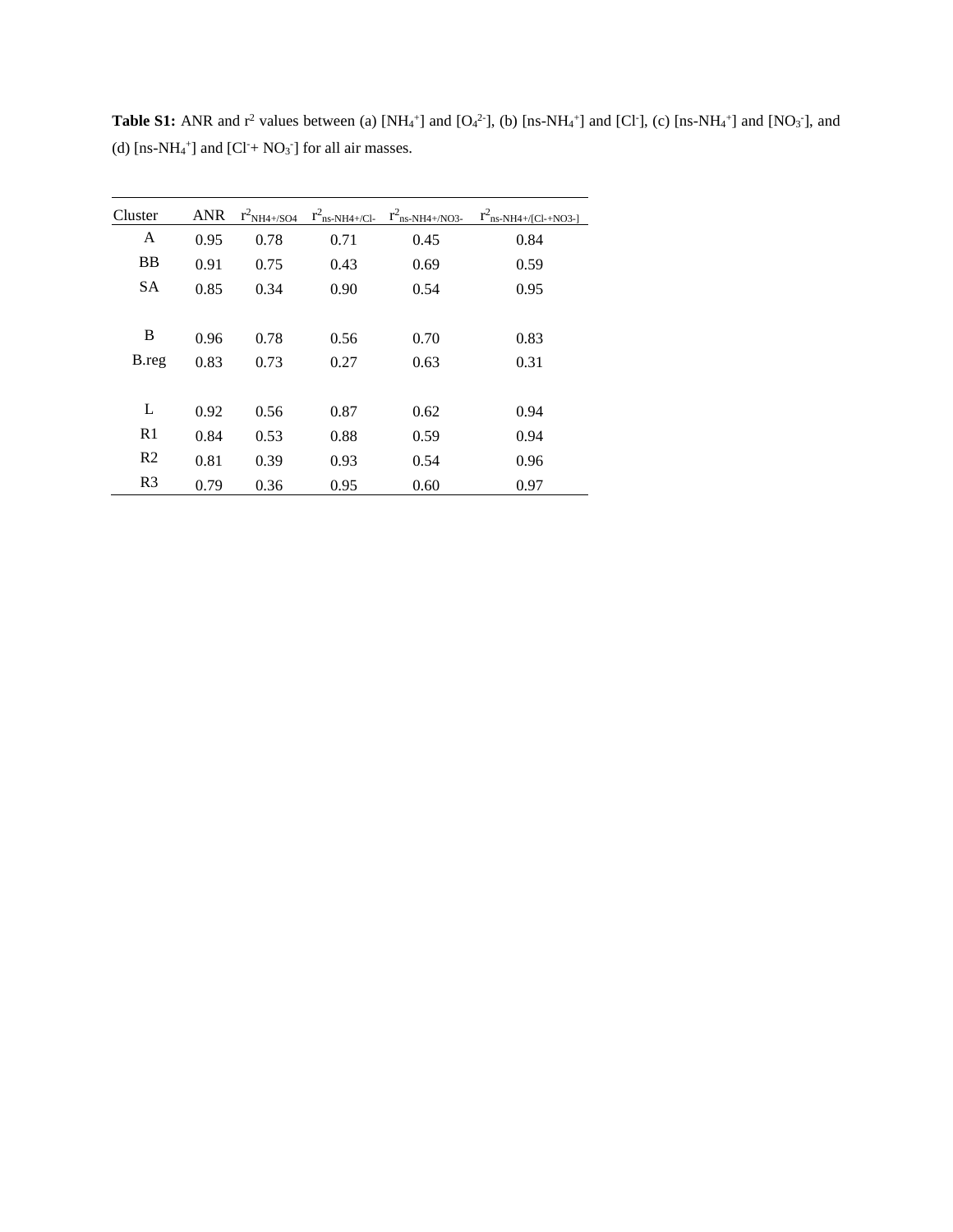| Cluster        | <b>CN</b> |       | Aitken CN |       | Accumulation CN |      |
|----------------|-----------|-------|-----------|-------|-----------------|------|
|                | Mean      | Std   | Mean      | Std   | Mean            | Std  |
| A              | 20558     | 9654  | 15860     | 8083  | 4446            | 3203 |
| <b>BB</b>      | 20864     | 9731  | 14964     | 8758  | 5595            | 2536 |
| <b>SA</b>      | 31406     | 15168 | 19266     | 9615  | 11602           | 7392 |
|                |           |       |           |       |                 |      |
| B              | 19025     | 7704  | 13344     | 6969  | 5392            | 2323 |
| B.reg          | 24333     | 11956 | 18020     | 10745 | 5979            | 2856 |
|                |           |       |           |       |                 |      |
| L              | 27009     | 11651 | 16979     | 7933  | 9584            | 5382 |
| R <sub>1</sub> | 32772     | 16475 | 19792     | 10252 | 12395           | 8097 |
| R <sub>2</sub> | 33371     | 14989 | 20243     | 9612  | 12552           | 7290 |
| R <sub>3</sub> | 30974     | 12223 | 20245     | 8375  | 10289           | 5949 |

Table S2: Mean total CN concentrations (cm<sup>-3</sup>), CN in Aitken and Accumulation modes of all clusters.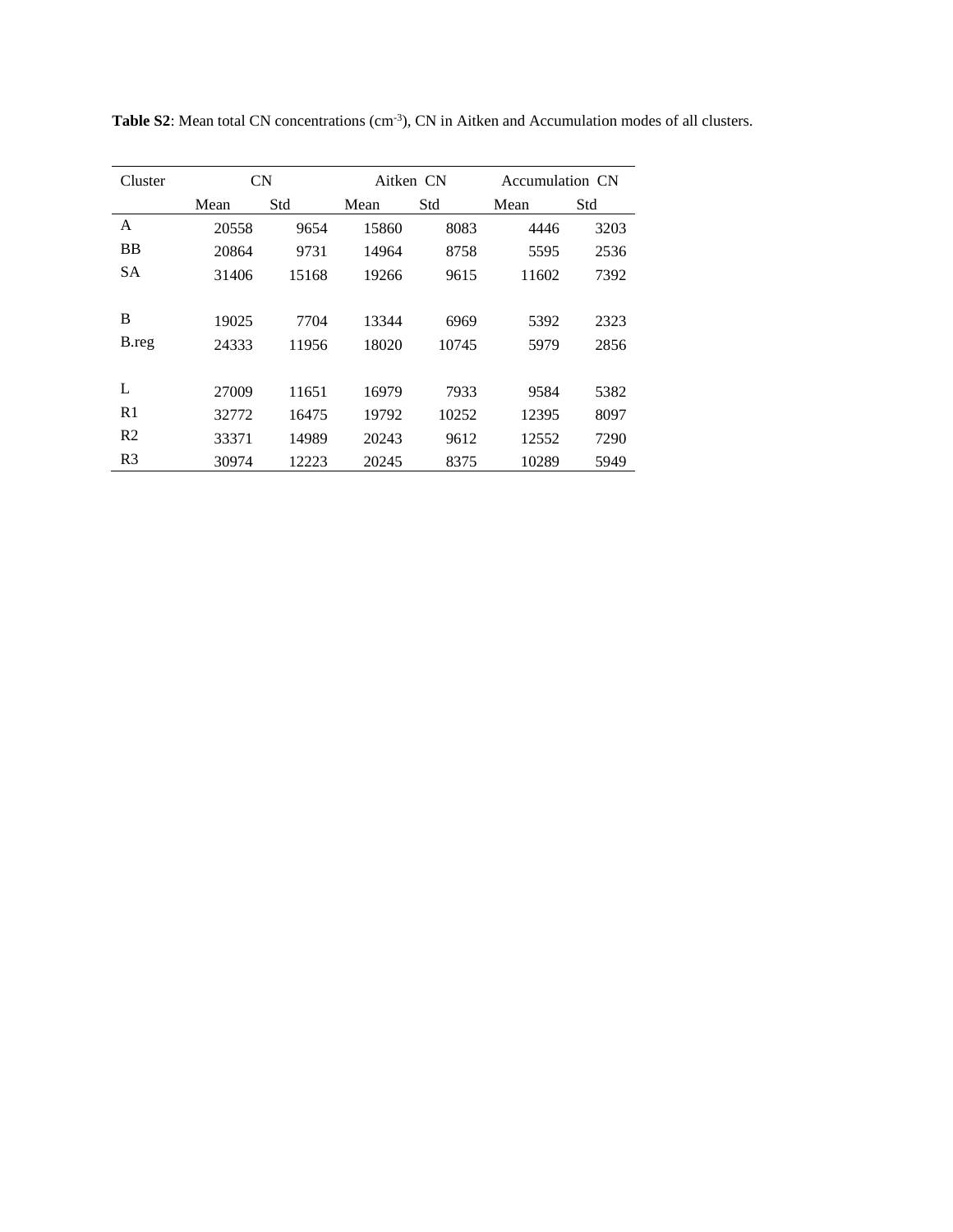| Cluster        | $r^2$ af_0.1/GMD | $r^2$ <sub>af_0.4/GMD</sub> | $r^2$ <sub>af_0.8/GMD</sub> |
|----------------|------------------|-----------------------------|-----------------------------|
| A              | 0.873721         | 0.954904                    | 0.787067                    |
| <b>BB</b>      | 0.867738         | 0.985957                    | 0.924469                    |
| SА             | 0.665737         | 0.955936                    | 0.850547                    |
|                |                  |                             |                             |
| B              | 0.887764         | 0.9867                      | 0.933447                    |
| B.reg          | 0.793281         | 0.97207                     | 0.891727                    |
|                |                  |                             |                             |
| L              | 0.77255          | 0.952054                    | 0.881572                    |
| R <sub>1</sub> | 0.661235         | 0.941952                    | 0.836889                    |
| R <sub>2</sub> | 0.609523         | 0.952322                    | 0.870326                    |
| R3             | 0.684657         | 0.954688                    | 0.886271                    |

**Table S3:** Summary of  $r^2$  values between GMD and  $a_f$  for all clusters at SS=0.1%, 0.4% and 0.8%.